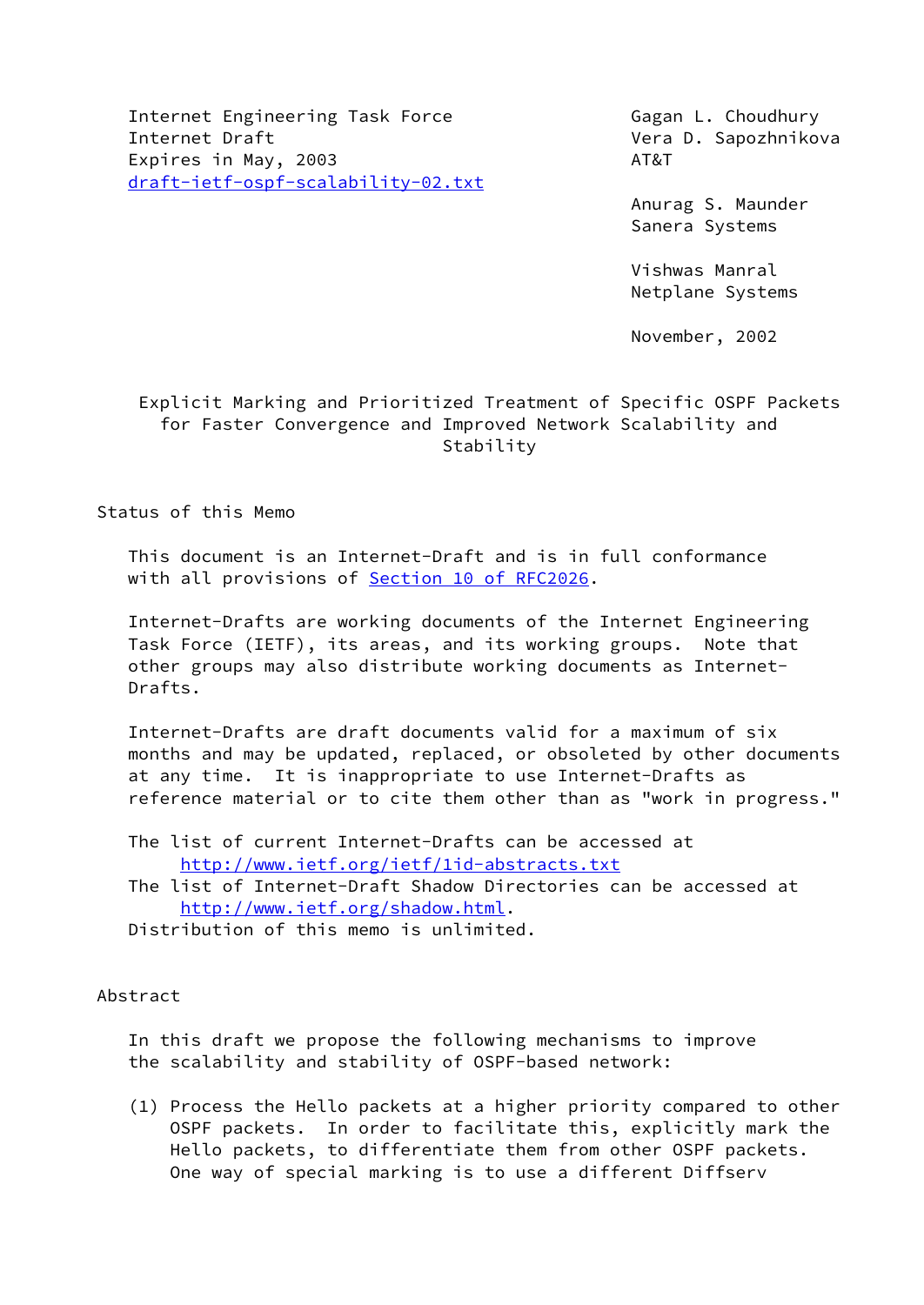<span id="page-1-1"></span>Internet Draft **Explicit Marking May, 2003** 

codepoint for Hello packets compared to other OSPF packets.

- (2) In the absence of special marking, or in addition to it, use other mechanisms in order not to miss Hello packets. One example is to treat any packet received over a link as a surrogate for a Hello packet (an implicit Hello) for the purpose of keeping the link alive.
- (3) The same type of explicit marking and prioritized treatment may be beneficial to other OSPF packets as well. One important example is LSA acknowledgment packet that can reduce retransmissions during periods of congestion. Other examples include (a) Database description (DBD) packet from a slave that is used as an acknowledgement, and (b) LSAs carrying intra-area topology change information.

 It is possible that some implementations are already using one or more of the above mechanisms in order not to miss the processing of critical packets during periods of congestion. However, we suggest the above mechanisms to be included as part of the standard so that all implementations can benefit from them.

## Table of Contents

| 4. Observations on Simulation Results 11                       |  |
|----------------------------------------------------------------|--|
| 5. Need for Prioritized Treatment of Critical OSPF Packets and |  |
| Special Marking to Facilitate That12                           |  |
|                                                                |  |
|                                                                |  |
|                                                                |  |
|                                                                |  |

## <span id="page-1-0"></span>[1](#page-1-0). Introduction

 Due to world-wide increased traffic demand, data networks are ever increasing in size in terms of number of nodes, number of links, adjacencies per node and Link State Database size. Our motivation is to improve the ability of large networks to withstand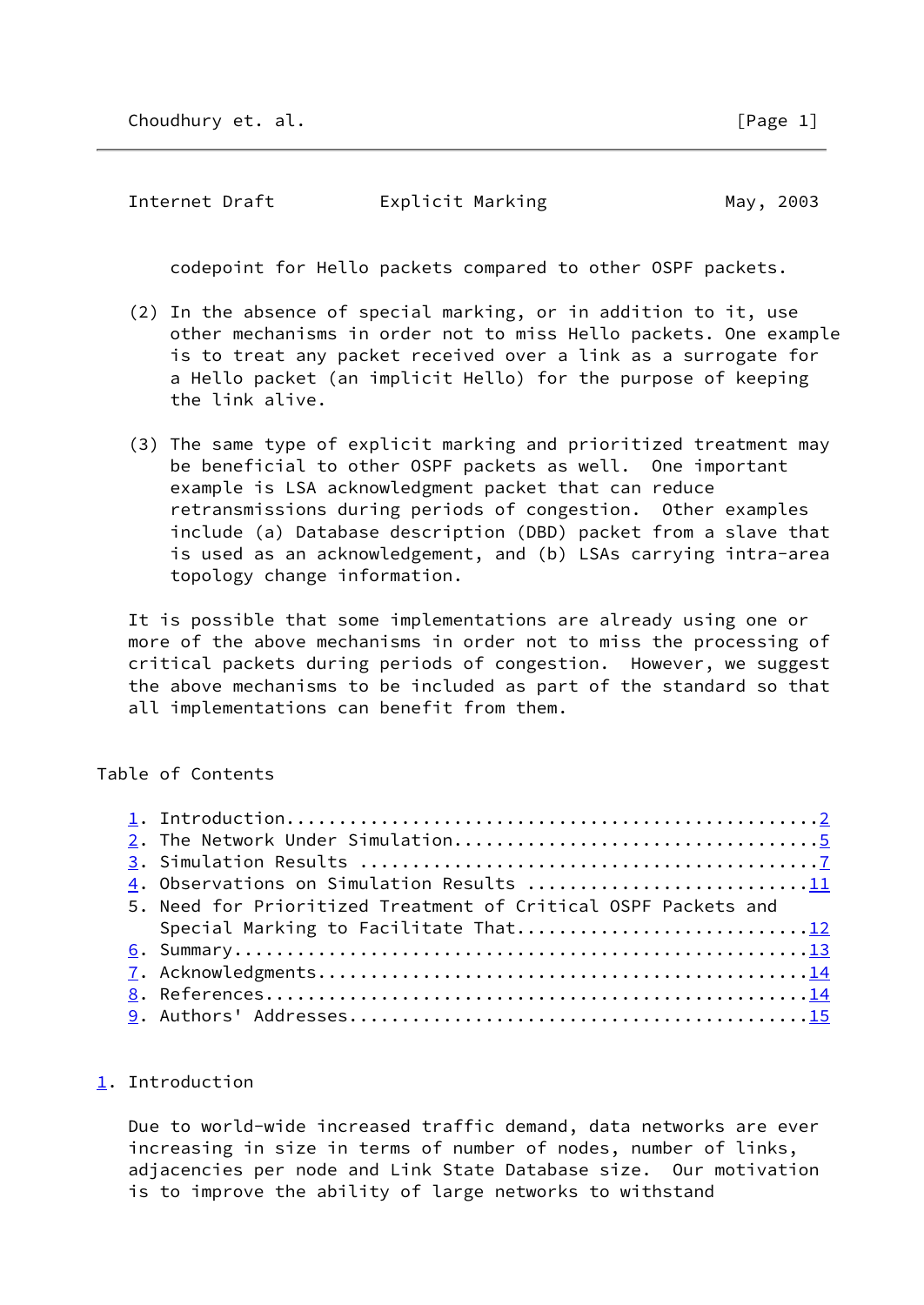the simultaneous or near-simultaneous update of a large number of link-state-advertisement messages, or LSAs. We call this event, an LSA storm. An LSA storm may be initiated due to many reasons. Here are some examples:

(a) one or more link failures due to fiber cuts,

Choudhury et. al. [Page 2]

Internet Draft **Explicit Marking Communist Communist** May, 2003

- (b) one or more node failures for some reason, e.g., software crash or some type of disaster in an office complex hosting many nodes,
- (c) requirement of taking down and later bringing back many nodes during a software/hardware upgrade,
- (d) near-synchronization of the once-in-30-minutes refresh instants of some types of LSAs,
- (e) refresh of all LSAs in the system during a change in software version.

 In addition to the LSAs generated as a direct result of link/node failures, there may be other indirect LSAs as well. One example in MPLS networks is traffic engineering LSAs generated at other links as a result of significant change in reserved bandwidth resulting from rerouting of Label Switched Paths (LSPs) that went down during the link/node failure.

 The LSA storm causes high CPU and memory utilization at the node processors causing incoming packets to be delayed or dropped. Delayed acknowledgements (beyond the retransmission timer value) results in retransmissions, and delayed Hello packets (beyond the Router-Dead interval) results in links being declared down. A trunk-down event causes Router LSA generation by its end-point nodes. If traffic engineering LSAs are used for each link then that type of LSAs would also be generated by the end-point nodes and potentially elsewhere as well due to significant changes in reserved bandwidths at other links caused by the failure and reroute of LSPs originally using the failed trunk. Eventually, when the link recovers that would also trigger additional Router and traffic engineering LSAs.

 The retransmissions and additional LSA generations result in further CPU and memory usage, essentially causing a positive feedback loop.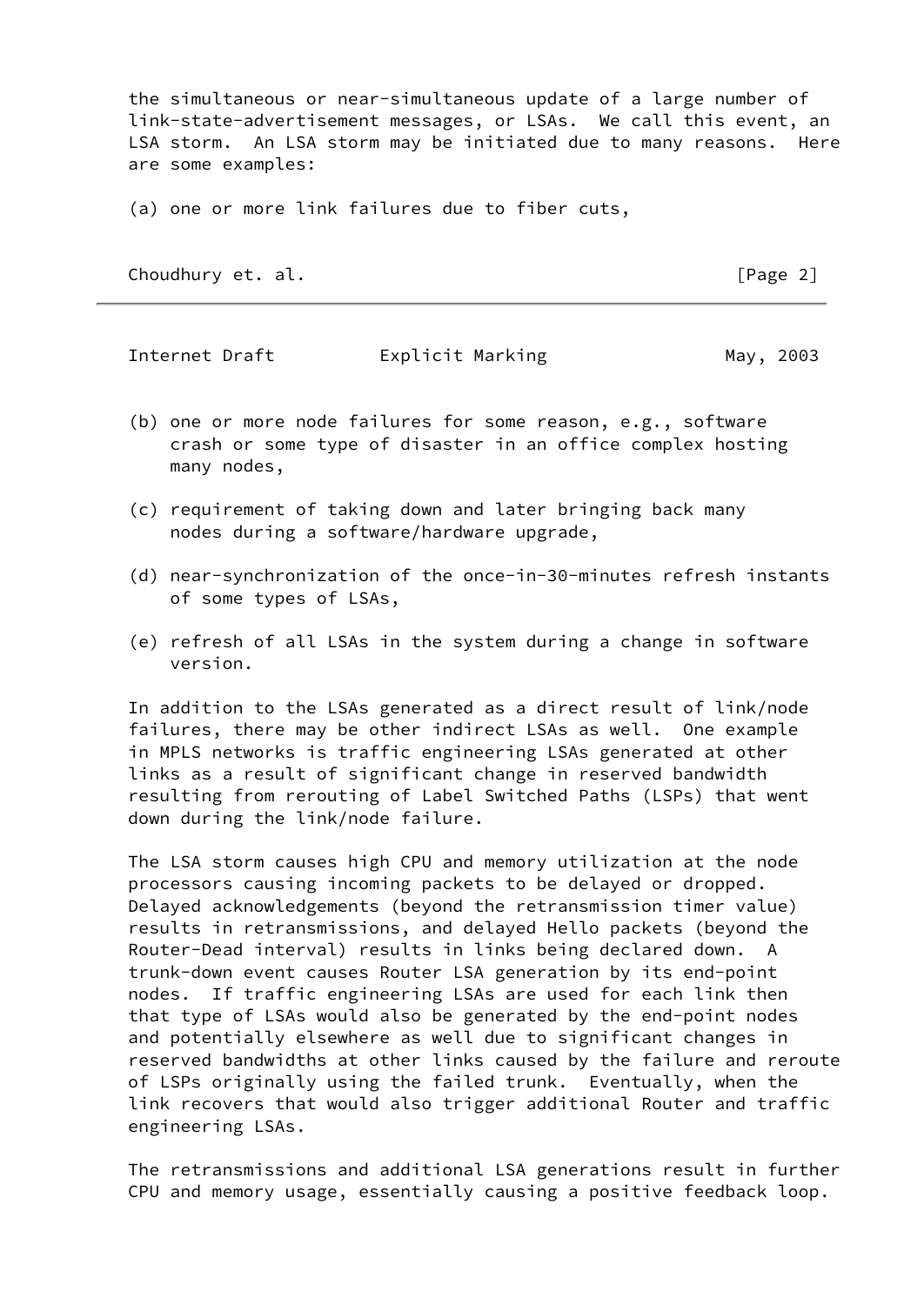We define the LSA storm size as the number of LSAs in the original storm and not counting any additional LSAs resulting from the feedback loop described above. If the LSA storm is too large then the positive feedback loop mentioned above may be large enough to indefinitely sustain a large CPU and memory utilization at many network nodes, thereby driving the network to an unstable state.

 In the past, network outage events have been reported in IP and ATM networks using link-state protocols such as OSPF, IS-IS, PNNI or some proprietary variants. See, for example [Ref1-Ref4]. In many of these examples, large scale flooding of LSAs or other similar control messages (either naturally or triggered by some bug or inappropriate

Choudhury et. al. [Page 3]

Internet Draft **Explicit Marking** May, 2003

 procedure) have been partly or fully responsible for network instability and outage.

It has been suggested  $[Ref5]$  $[Ref5]$  to reduce the Hello interval and Router-Dead interval significantly in order for OSPF to detect link failures and recoveries faster. Reduction of Router-Dead interval would make it even more likely for links to be declared down due to missed Hellos.

 We use a simulation model to show that there is a certain LSA storm size threshold above which the network may show unstable behavior caused by large number of retransmissions, link failures due to missed Hello packets and subsequent link recoveries. We also show that the LSA storm size causing instability may be substantially increased by providing prioritized treatment to Hello and LSA Acknowledgment packets. Furthermore, if we prioritize Hello packets then even when the network operates somewhat above the stability threshold, links are not declared down due to missed Hellos. This implies that even though there is control plane congestion due to many retransmissions, the data plane stays up and no new LSAs are generated (besides the ones in the original storm and the refreshes). Based on these observations we propose prioritized treatment of Hello, LSA acknowledgment and other critical OSPF packets and a special marking to facilitate that.

 One might argue that the scalability issue of large networks should be solved solely by dividing the network hierarchically into multiple areas so that flooding of LSAs remains localized within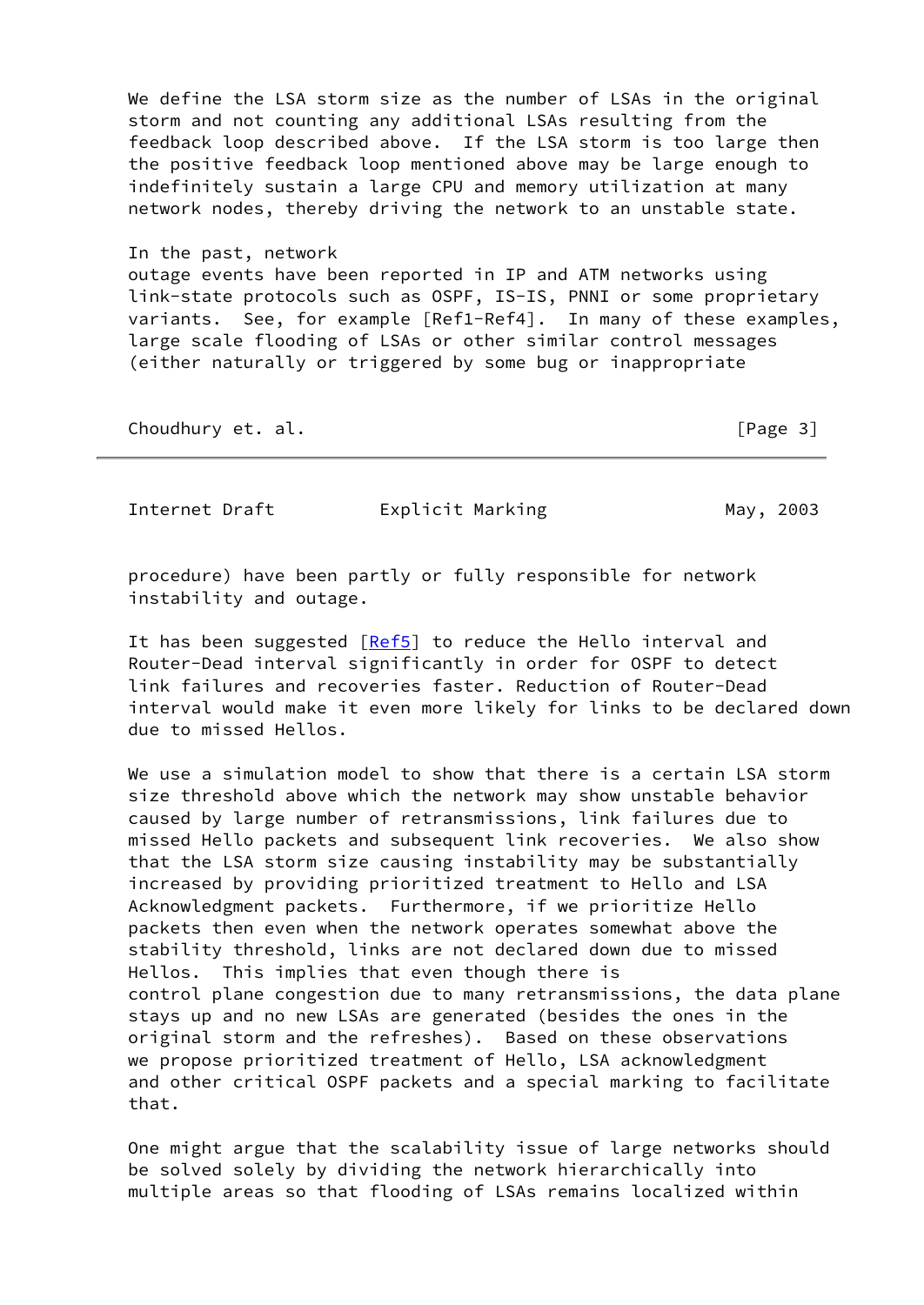areas. However, this approach increases the network management and design complexity and may result in less optimal routing between areas. Also, ASE LSAs are flooded throughout the AS and it may be a problem if there are large numbers of them. Furthermore, a large number of summary LSAs may need to be flooded across Areas and their numbers would increase significantly if multiple Area Border Routers are employed for the purpose of reliability. Thus it is important to allow the network to grow towards as large a size as possible under a single area.

 Our proposal here is synergistic with a broader set of scalability and stability improvement proposals. [\[Ref6](#page-15-4), [Ref7\]](#page-15-5) proposes flooding overhead reduction in case more than one interface goes to the same neighbor. [[Ref8\]](#page-15-6) proposes a mechanism for greatly reducing LSA refreshes in stable topologies. [\[Ref9](#page-15-7)] compares several restricted flooding algorithms in terms of their ability to withstand large LSA storms and robustness to failure conditions. [\[Ref10](#page-16-1)] proposes a wide range of congestion control and failure recovery mechanisms.

Choudhury et. al. **Example 20** and the set of  $\left[\text{Page } 4\right]$ 

<span id="page-4-1"></span>Internet Draft **Explicit Marking May, 2003** 

 [Section 2](#page-4-0) describes the network under simulation and [Section 3](#page-7-0) provides the simulation results. [Section 4](#page-11-0) gives the basic observations based on the simulation results. [Section 5](#page-12-1) explains the need for prioritized treatment of certain critical OSPF packets and special marking to facilitate that. [Section 6](#page-13-0) gives the summary.

## <span id="page-4-0"></span>[2](#page-4-0). The Network Under Simulation

 We generate a random network over a rectangular grid using a modified version of Waxman's algorithm [\[Ref11](#page-16-2)] that ensures that the network is connected and has a pre-specified number of nodes, links, maximum number of neighbors per node, and maximum number of adjacencies per node. The rectangular grid resembles the continental U.S.A. with maximum one-way propagation delay of 30 ms in the East-West direction and maximum one-way propagation delay of 15 ms in the North-South direction. We consider two different network sizes as explained in [Section 3.](#page-7-0)

The network has a flat, single-area topology.

Each node is a Router and each link is a point-to-point link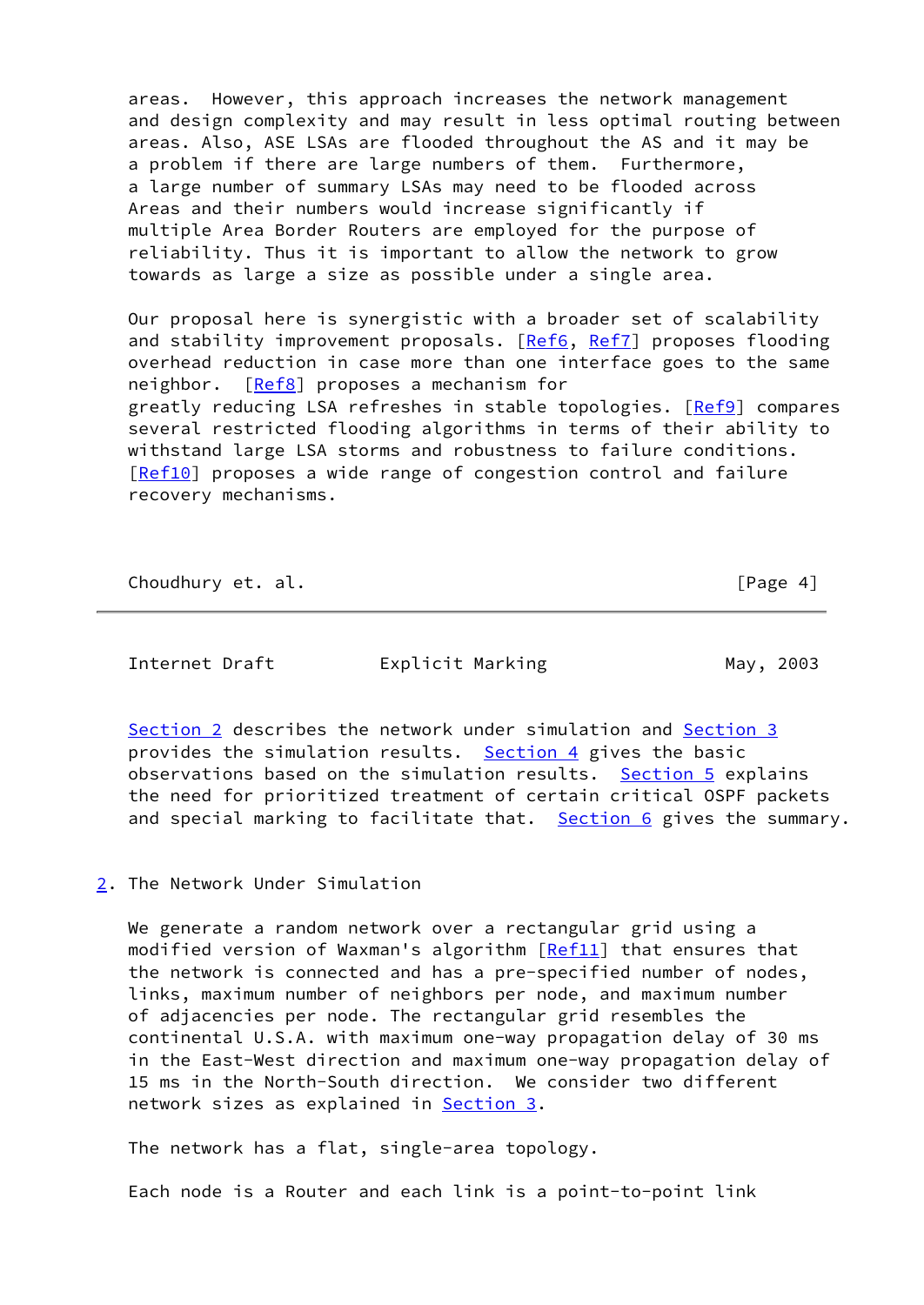connecting two routers.

 We assume that node CPU and memory (not the link bandwidth) is the main bottleneck in the LSA flooding process. This will typically be true for high speed links (e.g., OC3 or above) and/or links where OSPF traffic gets an adequate Quality of Service (QoS) compared to other traffic.

Different Timers:

LSA refresh interval = 1800 seconds,

- Hello refresh interval = 10 Seconds,
- Router-Dead interval = 40 seconds,
- LSA retransmission interval: two values are considered, 10 seconds and 5 Seconds (note that a retransmission is disabled on the receipt of either an explicit acknowledgment or a duplicate LSA over the same interface that acts as an implicit acknowledgment) Minimum time between successive generation of the same LSA = 5

seconds,

 Minimum time between successive Dijkstra SPF calculations is 1 second.

 Packing of LSAs: It is assumed that for any given node, the LSAs generated over a 1-second period are packed together to form an LSU but no more than 3 LSAs are packed in one LSU.

 LSU/Ack/Hello Processing Times: All processing times are expressed in terms of the parameter T. Two values of T are considered, 1 ms

Choudhury et. al. **Example 20** Second 2011 12:30 [Page 5]

Internet Draft **Explicit Marking Communist Communist** May, 2003

and 0.5 ms.

 In the case of a dedicated processor for processing OSPF packets the processing time reported represents the true processing time. If the processor does other work and only a fraction of its capacity can be dedicated to OSPF processing then we have to inflate the processing time appropriately to get the effective processing time and in that case it is assumed that the inflation factor is already taken into account as part of the reported processing time.

 The fixed time to send or receive any LSU, Ack or Hello packet is T. In addition, a variable processing time is used for LSU and Ack depending on the number and types of LSAs packed. No variable processing time is used for Hello. Variable processing time per Router LSA is  $(0.5 + 0.17L)$ T where L is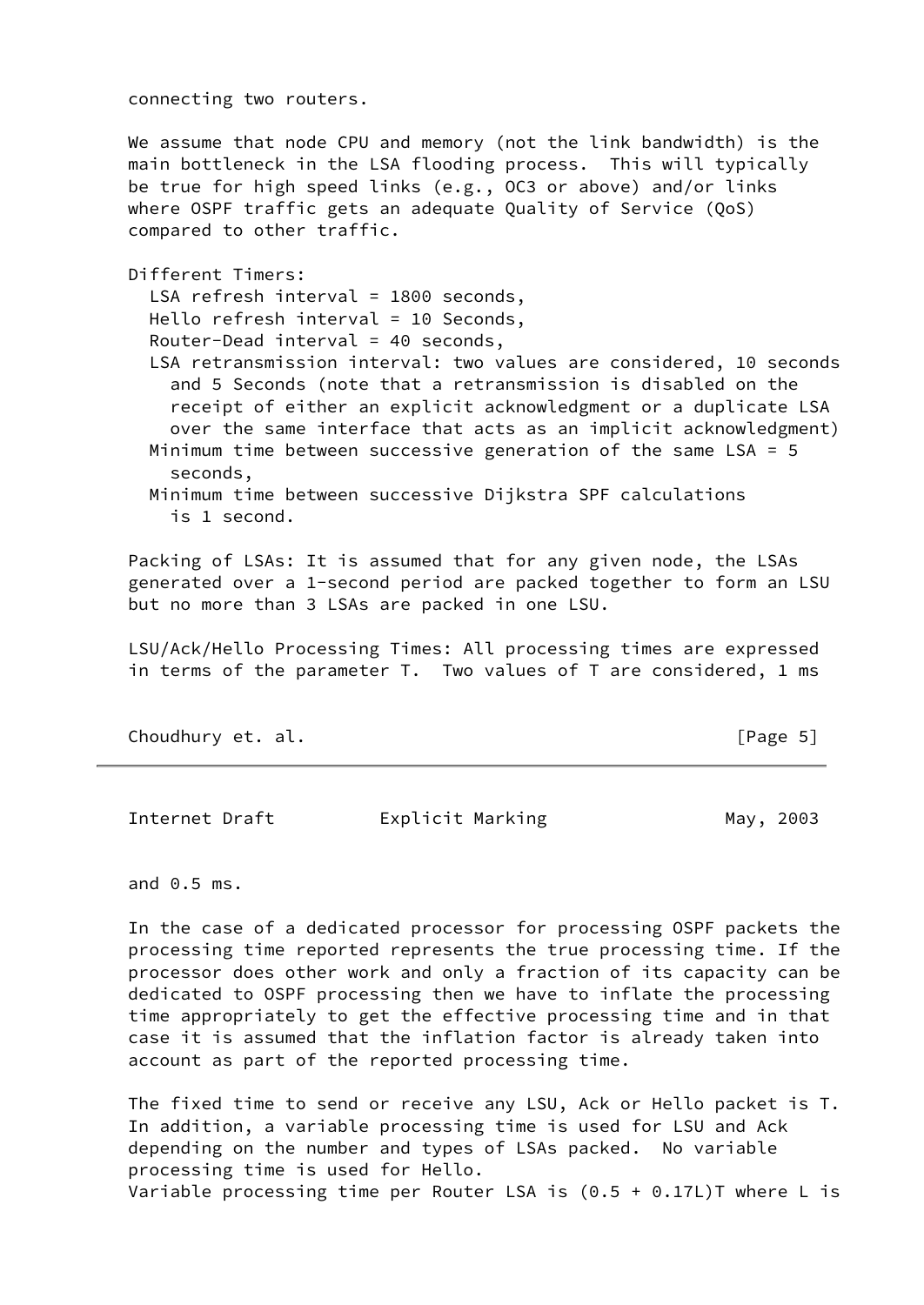the number of adjacencies advertised by the Router LSA. For other LSA types (e.g., ASE LSA or a "Link" LSA carrying traffic engineering information about a link), the variable processing time per LSA is 0.5T.

 Variable processing time for an Ack is 25% that of the corresponding LSA.

 It is to be noted that if multiple LSAs are packed in a single LSU packet then the fixed processing time is needed only once but the variable processing time is needed for every component of the packet.

 The processing time values we use are roughly in the same range of what has been observed in an operational network.

 LSU/Ack/Hello Priority: Two non-preemptive priority levels and three priority scenarios are considered. Within each priority level processing is FIFO with new packets of lower priority being dropped when the lower priority queue is full. The higher priority packets are never dropped.

 In Priority scenario 1, all LSUs/Acks/Hellos received at a node are queued at the lower priority.

 In Priority scenario 2, Hellos received at a node are queued at the higher priority but LSUs/Acks are queued at lower priority. In Priority scenario 3, Hellos and Acks received at a node are queued at the higher priority but LSUs are queued at lower priority.

 All packets generated internally to a node (usually triggered by a timer) are processed at the higher priority. This includes the initial LSA storm, LSA refresh, Hello refresh, LSA retransmission and new LSA generation after detection of a failure or recovery.

Buffer Size for Incoming LSUs/Acks/Hellos (lower priority): Buffer

Choudhury et. al. [Page 6]

<span id="page-6-0"></span>Internet Draft **Explicit Marking May, 2003** 

 size is assumed to be 2000 packets where a packet is either an Ack, LSU, or Hello.

 LSA Refresh: Each LSA is refreshed once in 1800 seconds and the refresh instants of various LSAs in the LSDB are assumed to be uniformly distributed over the 1800 seconds period, i.e., they are completely unsynchronized. If however, an LSA is generated as part of the initial LSA storm then it goes on a new refresh schedule of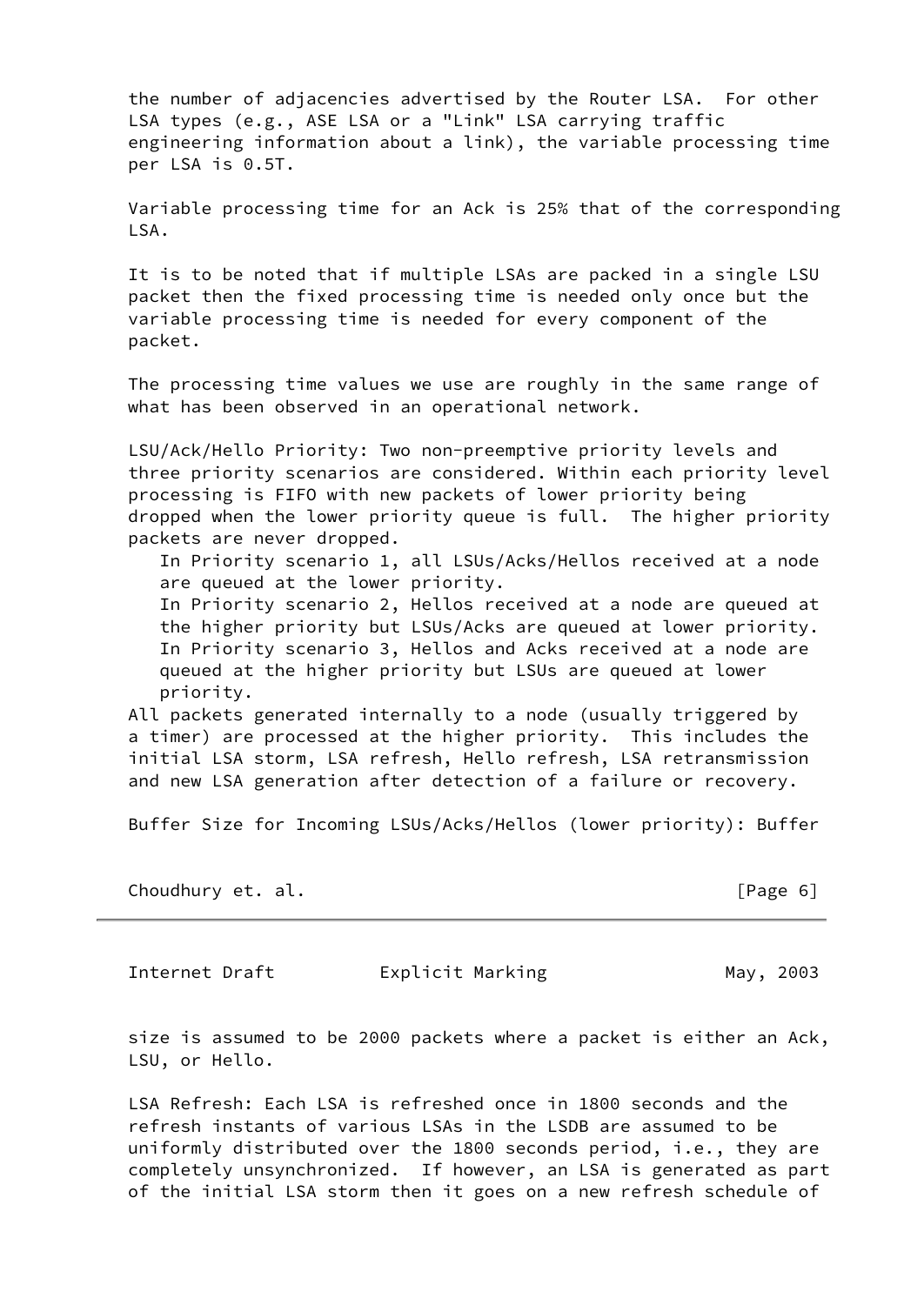once in 1800 seconds starting from its generation time.

 LSA Storm Generation: As defined earlier, "LSA storm" is the simultaneous or near simultaneous generation of a large number of LSAs. In the case of only Router and ASE LSAs we normally assume that the number of ASE LSAs in the storm is about 4 times that of the Router LSAs, but the ratio is allowed to change if either the Router or the ASE LSAs have reached their maximum possible value. In the case of only Router and Link LSAs (carrying traffic engineering information) we normally assume that the number of Link LSAs in the storm is about 4 times that of the Router LSAs, but the ratio is allowed to change if either the Router or the Link LSAs have reached their maximum possible value. For any given LSA storm we keep generating LSAs starting from Node index 1 and moving upwards and stop until the correct number of LSAs of each type have been generated. The LSAs generated at any given node is assumed to start at an instant uniformly distributed between 20 and 30 seconds from the start of the simulation. Successive LSA generations at a node are assumed to be spaced apart by 400 ms. It is to be noted that during the period of observation there are other LSAs generated besides the ones in the storm. These include refresh of LSAs that are not part of the storm and LSAs generated due to possible link failures and subsequent possible link recoveries.

 Failure/Recovery of Links: If no Hello is received over a link (due to CPU/memory congestion) for longer than Router-Dead Interval then the link is declared down. At a later time, if Hellos are received then the link would be declared up. Whenever a link is declared up or down, one Router LSA is generated by each Router on the two sides of the point-to-point link. If "Link LSAs" carrying traffic engineering information is used then it is assumed that each Router would also generate a Link LSA. In this case it is also assumed that due to rerouting of LSPs, three other links in the network (selected randomly in the simulation) would have significant change in reserved bandwidth which would result in one Link LSA being generated by the routers on the two ends of each such link.

<span id="page-7-0"></span>[3](#page-7-0). Simulation Results

In this section we study the relative performance of the three

Choudhury et. al. **Example 20** Section 2014 12:33 [Page 7]

Internet Draft **Explicit Marking Communist Communist** May, 2003

Priority scenarios defined earlier (no priority to Hello or Ack,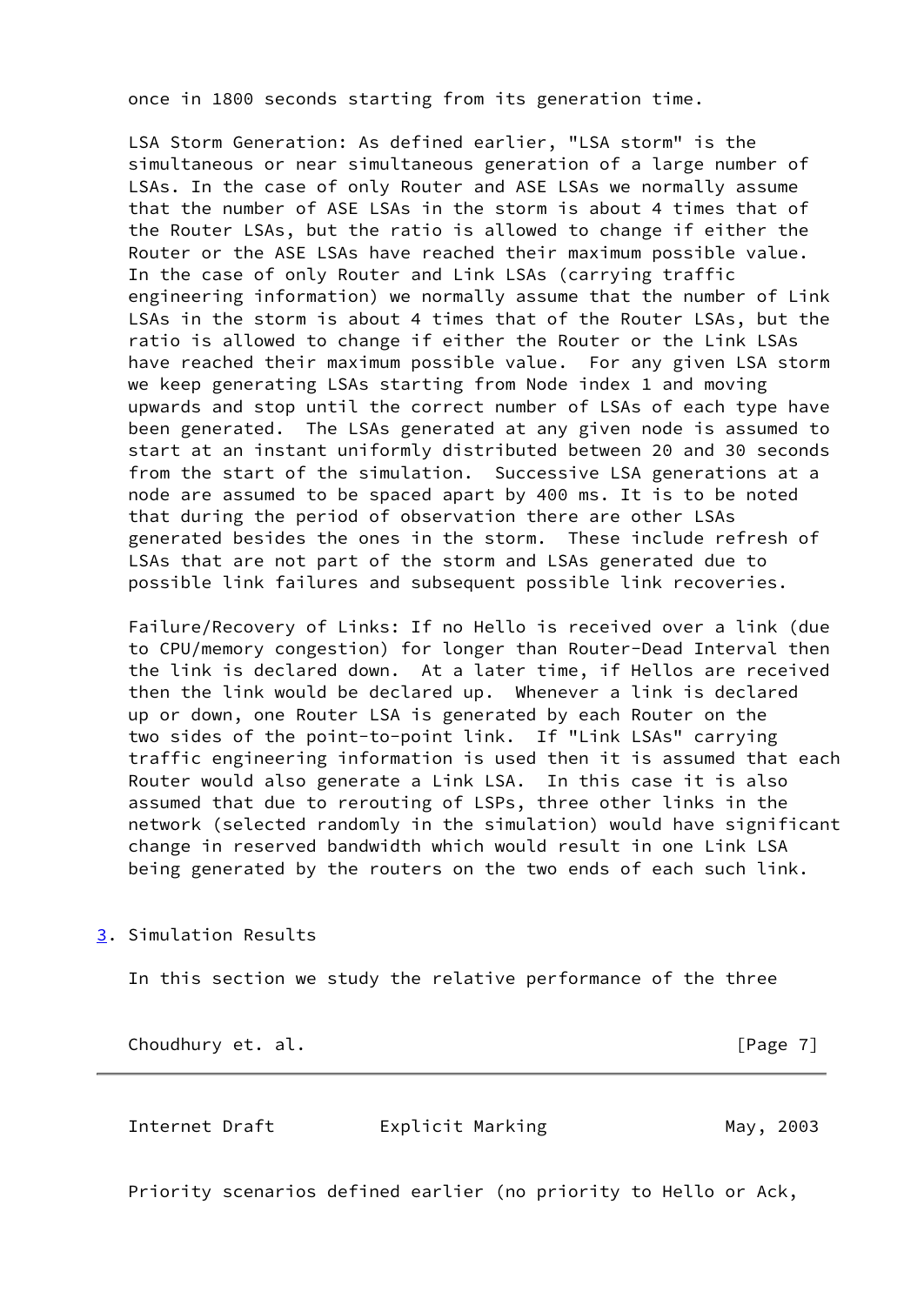priority to Hello only, and priority to both Hello and Ack) with a range of Network sizes, LSA retransmission timer values, LSA types, processing time values and Hello/Router-Dead-Interval values:

 Network size: Two networks are considered. Network 1 has 100 nodes, 1200 links, maximum number of neighbors per node is 30 and maximum number of adjacencies per node is 50 (same neighbor may have more than one adjacencies). Network 2 has 50 nodes, 600 links, maximum number of neighbors per node is 25 and maximum number of adjacencies per node is 48. Dijkstra SPF calculation time for Network 1 is assumed to be 100 ms and that for Network 2 is assumed to be 70 ms.

 LSA Type: Each node has 1 Router LSA (Total of 100 for Network 1 and 50 for Network 2). There are no Network LSAs since all links are point-to-point links and no Summary LSAs since the network has only one area. Regarding other LSA types we consider two situations. In Situation 1 we assume that there are no ASE LSAs and each link has one "Link" LSA carrying traffic engineering information (Total of 2400 for Network 1 and 1200 for Network 2). In Situation 2 we assume that there are no "Link" LSAs and half of the nodes are ASA-Border nodes and each border node has 10 ASE LSAs (Total of 500 for Network 1 and 250 for Network 2). We identify Situation 1 as "Link LSAs" and Situation 2 as "ASE LSAs".

 LSA retransmission timer value: Two values are considered, 10 seconds and 5 seconds (default value).

 Processing time values: Processing times for LSUs, Acks and Hello packets have been previously expressed in terms of a common parameter T. Two values are considered for T, which are 1 ms and 0.5 ms respectively.

 Hello/Router-Dead-Interval: It is assumed that Router-Dead interval is four times the Hello interval. In one case it is assumed that Hello interval is 10 seconds and Router-Dead-Interval is 40 seconds (default values), and in the other case it is assumed that Hello interval is 2 seconds and Router-Dead-Interval is 8 seconds.

 Based on Network size, LSA type and processing time values we develop 6 Test cases as follows:

 Case 1: Network 1, Link LSAs, retransmission timer = 10 sec.,  $T = 1$  ms, Hello/Router-Dead-Interval = 10/40 sec.

 Case 2: Network 1, ASE LSAs, retransmission timer = 10 sec.,  $T = 1$  ms, Hello/Router-Dead-Interval = 10/40 sec.

Case 3: Network 1, Link LSAs, retransmission timer = 5 sec.,

Choudhury et. al. **Example 2** and the set of the set of the set of the set of the set of the set of the set of th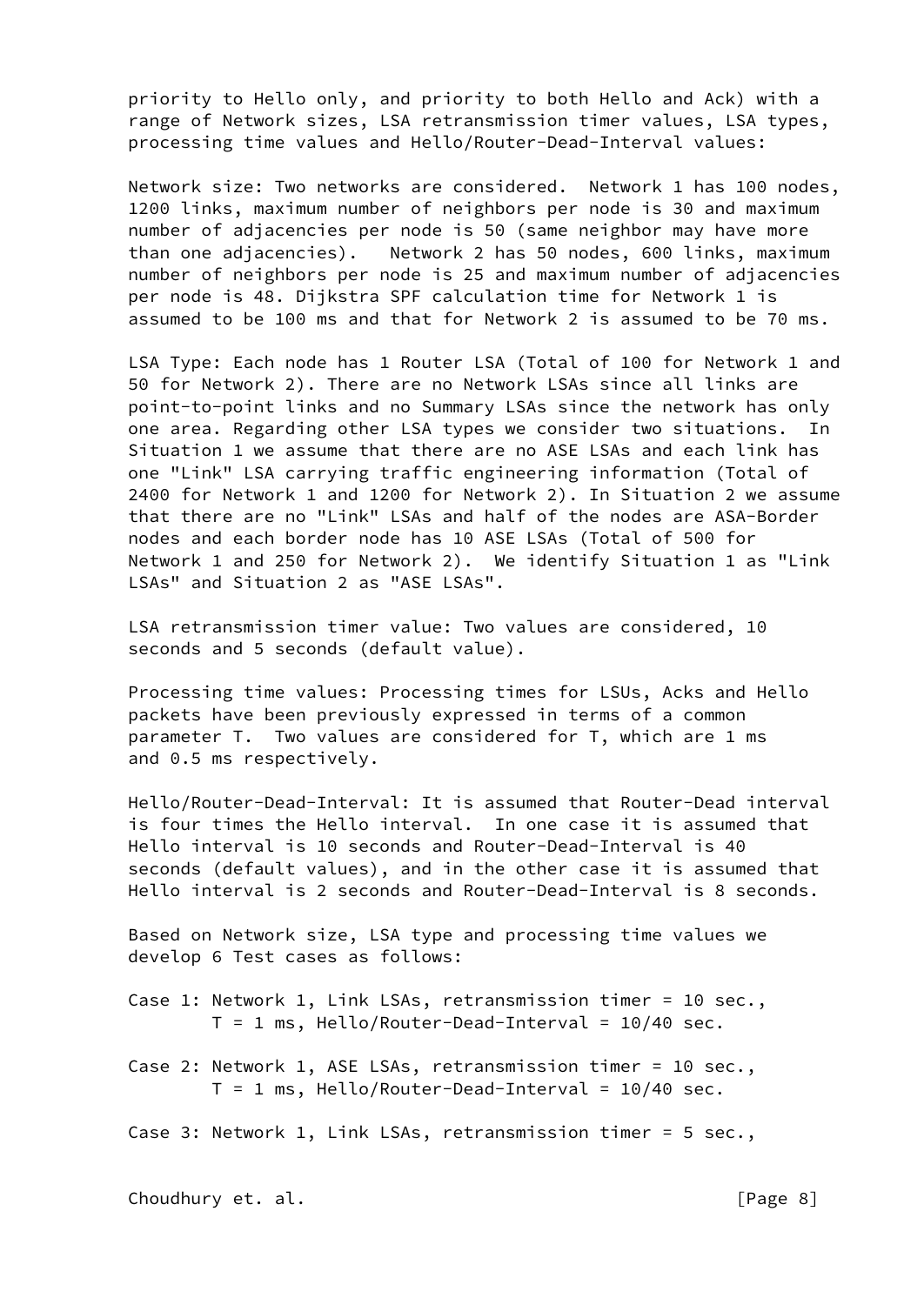Internet Draft **Explicit Marking Communist Contract Contract** May, 2003

 $T = 1$  ms, Hello/Router-Dead-Interval = 10/40 sec.

 Case 4: Network 1, Link LSAs, retransmission timer = 10 sec.,  $T = 0.5$  ms, Hello/Router-Dead-Interval = 10/40 sec.

 Case 5: Network 1, Link LSAs, retransmission timer = 10 sec.,  $T = 1$  ms, Hello/Router-Dead-Interval = 2/8 sec.

 Case 6: Network 2, Link LSAs, retransmission timer = 10 sec.,  $T = 1$  ms, Hello/Router-Dead-Interval = 10/40 sec.

 For each case and for each Priority scenario we study the network stability as a function of the size of the LSA storm. The stability is determined by looking at the number of non-converged LSUs as a function of time. An example is shown in Table 1 for Case 1 and Priority scenario 1 (No priority to Hellos or Acks).

|              | Number of Non-Converged LSUs in the Network at Time(in sec) |          |     |    |                 |    |          |     |      |  |
|--------------|-------------------------------------------------------------|----------|-----|----|-----------------|----|----------|-----|------|--|
| <b>LSA</b>   |                                                             |          |     |    |                 |    |          |     |      |  |
| <b>STORM</b> |                                                             |          |     |    |                 |    |          |     |      |  |
| <b>SIZE</b>  | 10 <sub>S</sub>                                             | 20s      | 30s |    | 35s   40s   50s |    | 60s      | 80s | 100s |  |
|              |                                                             |          |     |    |                 |    |          |     |      |  |
| 100          | $\Theta$                                                    | $\Theta$ | 24  | 29 | 24              | 1  | $\Theta$ | 1   | 1    |  |
| (Stable)     |                                                             |          |     |    |                 |    |          |     |      |  |
| 140          | $\Theta$                                                    | $\Theta$ | 35  | 48 | 46              | 27 | 14       | 1   | 1    |  |
| (Stable)     |                                                             |          |     |    |                 |    |          |     |      |  |
|              |                                                             |          |     |    |                 |    |          |     |      |  |
| 160          | $\Theta$                                                    | $\Theta$ | 38  | 57 | 55              | 40 | 26       | 65  | 203  |  |
| (Unstable)   |                                                             |          |     |    |                 |    |          |     |      |  |
|              |                                                             |          |     |    |                 |    |          |     |      |  |

 Table 1: Network Stability Vs. LSA Storm (Case 1, No priority to Hello/Ack)

 The LSA storm starts a little after 20 seconds and so for some period of time after that the number of non-converged LSUs should stay high and then come down for a stable network. This happens for LSA storms of sizes 100 and 140. With an LSA storm of size 160, the number of non-converged LSUs stay high indefinitely due to repeated retransmissions, link failures due to missed Hellos for more than the Router-Dead interval which generates additional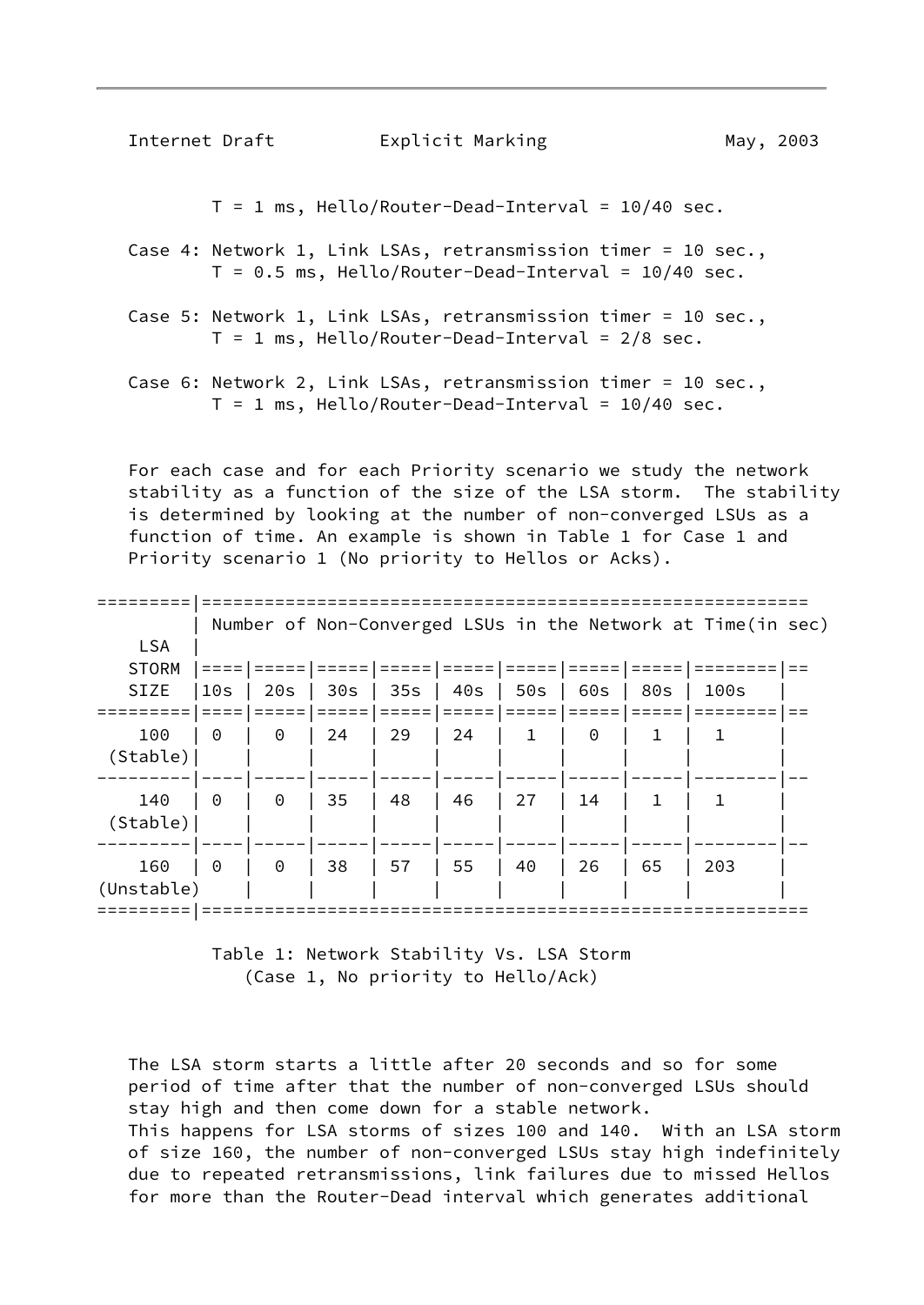LSAs and also due to subsequent link recoveries which again generate additional LSAs. We define network stability threshold as the maximum allowable LSA storm size for which the number of

Choudhury et. al. **Example 20** Second 2011 12:30 Second 2012 12:30 Second 2012 12:30 Second 2013 12:30 Second 2013 12:30 Second 2013 12:30 Second 2013 12:30 Second 2013 12:30 Second 2013 12:30 Second 2013 12:30 Second 2013

Internet Draft **Explicit Marking May, 2003** 

 non-converged LSUs come down to a low level after some time. It turns out that for this example the stability threshold is 150.

 The network behavior as a function of the LSA storm size can be categorized as follows:

- (1) If the LSA storm is well below the stability threshold then the CPU/memory congestion lasts only for a short period and during this period there are very few retransmissions, very few dropped OSPF packets and no link failures due to missed Hellos. This type of LSA storms are observed routinely in operational networks and networks recover from them easily.
- (2) If the LSA storm is just below the stability threshold then the CPU/memory congestion lasts for a longer period and during this period there may be considerable amount of retransmissions and dropped OSPF packets. If Hello packets are not given priority then there may also be some link failures due to missed Hellos. However, the network does go back to a stable state eventually. This type of LSA storm may happen rarely in operational networks and they recover from it with some difficulty.
- (3) If the LSA storm is above the stability threshold then the CPU/memory congestion may last indefinitely unless some special procedure for relieving congestion is followed. During this period there are considerable amount of retransmissions and dropped OSPF packets. If Hello packets are not given priority then there would also be link failures due to missed Hellos. This type of LSA storm may happen very rarely in operational networks and usually some manual procedure such as taking down adjacencies in heavily congested nodes is needed.
- (4) If Hello packets are given priority then the network stability threshold increases, i.e., the network can withstand a larger LSA storm. Furthermore, even if the network operates at or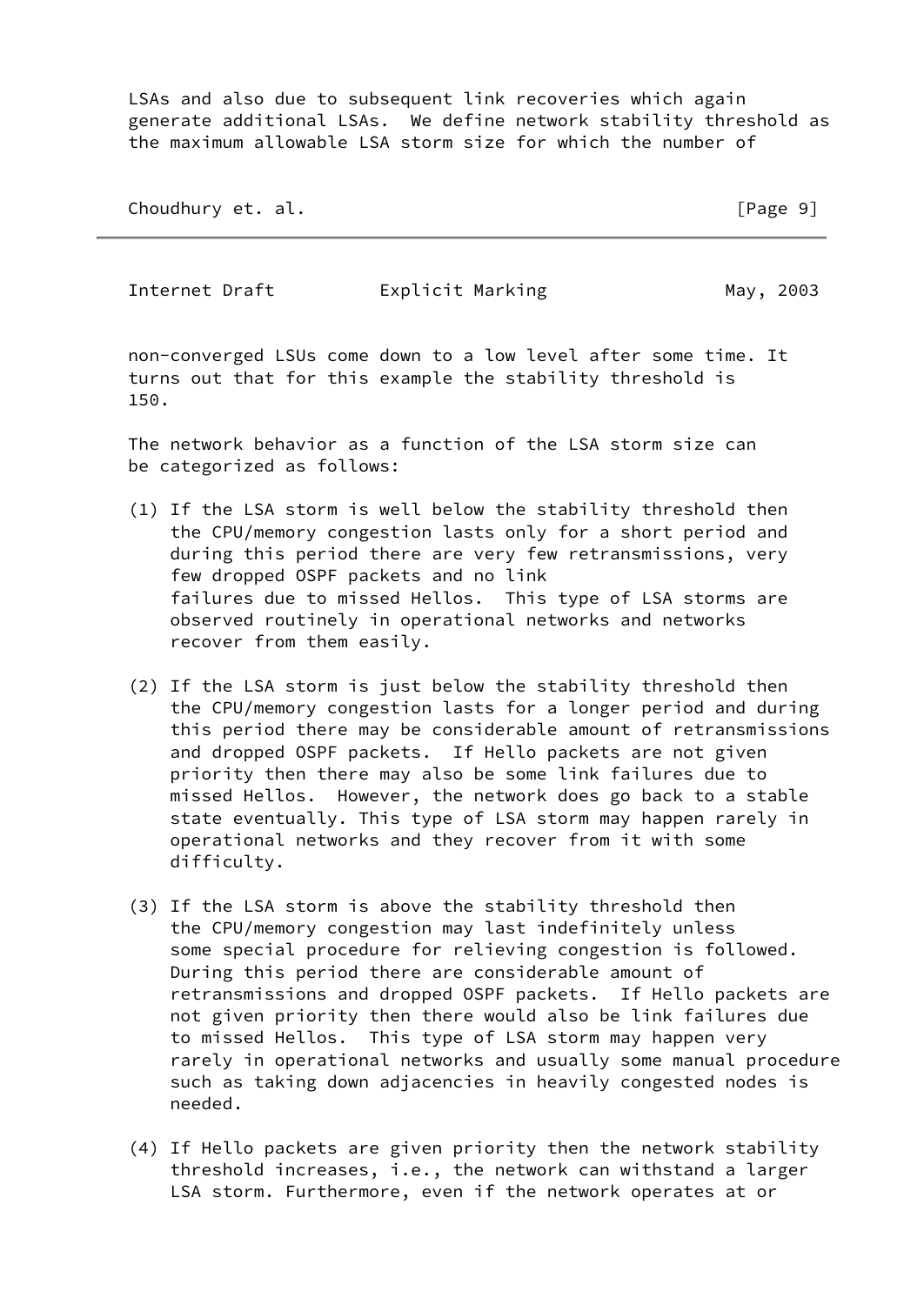somewhat above this higher stability threshold, Hellos are still not missed and so there are no link failures. So even if there is congestion in the control plane due to increased retransmissions requiring some special procedures for congestion reduction, the data plane remains unaffected.

 (5) If both Hello and Acknowledgement packets are given priority then the stability threshold increases even further.

Choudhury et. al. **Example 20** and the choudhury et. al.

<span id="page-11-1"></span>Internet Draft **Explicit Marking May, 2003** 

 In Table 2 we show the network stability threshold for the five different cases and for the three different priority scenarios defined earlier.

|                | Maximum Allowable LSA Storm Size For |                                               |         |  |  |  |  |
|----------------|--------------------------------------|-----------------------------------------------|---------|--|--|--|--|
| Case<br>Number | No Priority to<br>Hello or Ack       | Priority to Hello   Priority to Hello<br>Only | and Ack |  |  |  |  |
| Case 1         | 150                                  | 190                                           | 250     |  |  |  |  |
| Case 2         | 185                                  | 215                                           | 285     |  |  |  |  |
| Case 3         | 115                                  | 127                                           | 170     |  |  |  |  |
| Case 4         | 320                                  | 375                                           | 580     |  |  |  |  |
| Case 5         | 120                                  | 175                                           | 225     |  |  |  |  |
| Case 6         | 185                                  | 224                                           | 285     |  |  |  |  |

Table 2: Maximum Allowable LSA Storm for a Stable Network

# <span id="page-11-0"></span>[4](#page-11-0). Observations on Simulation Results

 Table 2 shows that in all cases prioritizing Hello packets increases the network stability threshold, and in addition, prioritization of LSA Acknowledgment packets increases the stability threshold even further. The reasons for the above observations are as follows.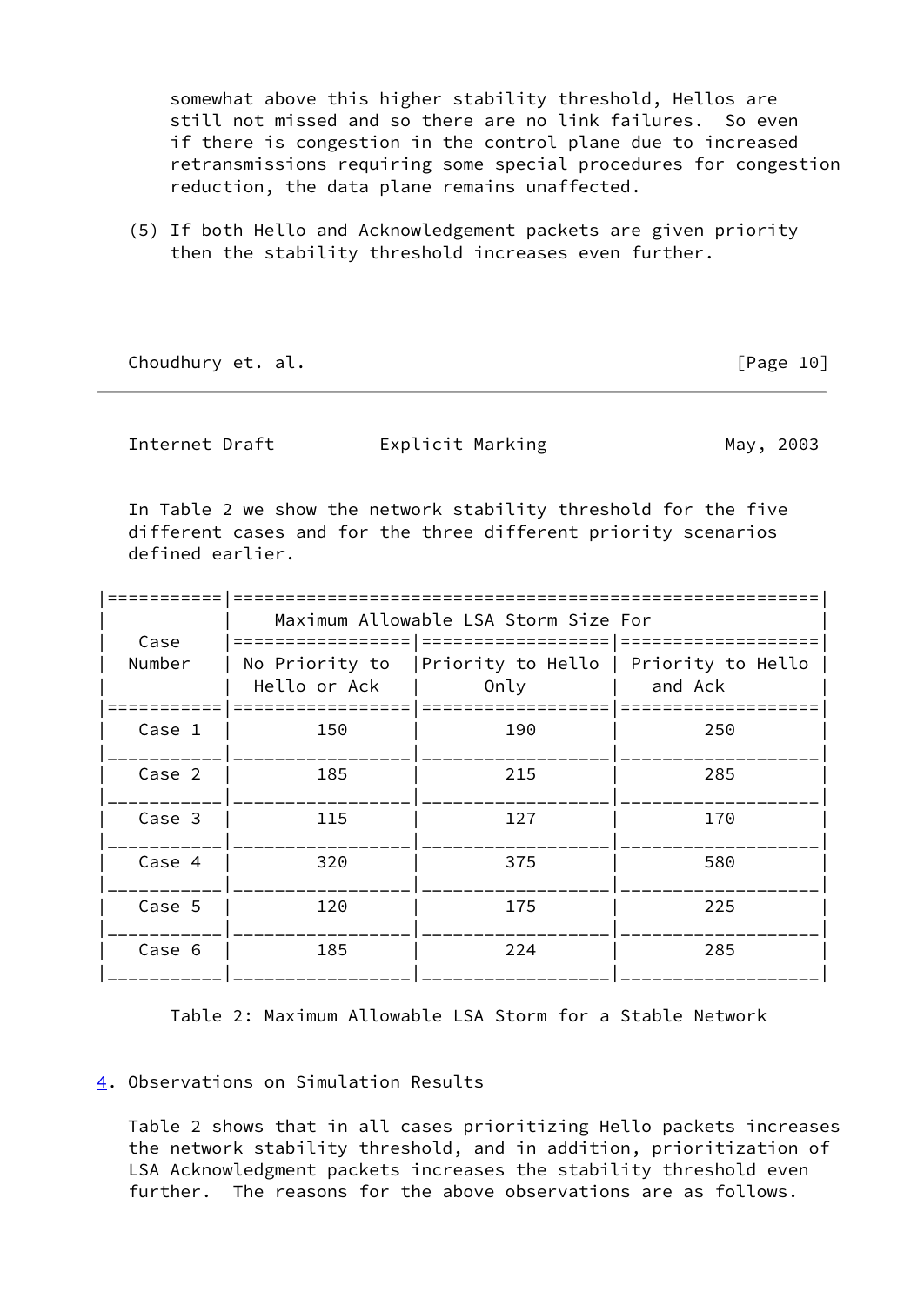The main sources of sustained CPU/memory congestion (or positive feedback loop) following an LSA storm are (1) LSA retransmissions and (2) links being declared down due to missed Hellos which in turn causes further LSA generation and future recovery of the link causing even more LSA generation. Prioritizing Hello packets avoids and practically eliminates the second source of congestion. Prioritizing Acknowledgements significantly reduces the first source of congestion, i.e., LSA retransmissions. It is to be noted that retransmissions can not be completely eliminated due to the following reasons. Firstly, only the explicit Acknowledgments are prioritized but duplicate LSAs carrying implicit Acknowledgments are still served at the lower priority. Secondly, LSAs may get greatly delayed or dropped at the input queue of receivers and therefore Acknowledgments may not even get generated in which case prioritizing Acks would not help. Another factor to keep in mind is that since Hellos and Acks are prioritized, the LSAs see bigger delay and potential for

Choudhury et. al. **Example 20** Shoudhury et. al. **Example 20** Shoudhury et. al. **Example 20 Shoudhury et.** al. **Example 20 Shoudhury et.** al. **Example 20 Shoudhury et.** al. **Example 20 Shoudhury et.** al. **Example 20 Shoudh** 

<span id="page-12-0"></span>Internet Draft **Explicit Marking May, 2003** 

 dropping. However, the simulation results show that on the whole prioritizing Hello and LSA Acks are always beneficial and significantly improve the network stability threshold.

 Our simulation study also showed that in each of the cases, instead of prioritizing Hello packets if we treat any packet received over a link as a surrogate for a Hello packet (an implicit Hello) then we get about the same stability threshold as obtained with prioritizing Hello packets.

 If we prioritize Hello packets then even when the network operates somewhat above the stability threshold, links are not declared down due to missed Hellos. This implies that even though there is control plane congestion due to many retransmissions, the data plane stays up and no new LSAs are generated (besides the ones in the original storm and the refreshes)

<span id="page-12-1"></span>[5](#page-12-1). Need for Prioritized Treatment of Critical OSPF Packets and Special Marking to Facilitate That

 The observations in the previous section clearly show that prioritizing Hello and LSA Acknowledgment packets are greatly beneficial in improving the scalability and stability of large networks. In addition to these packets it may be beneficial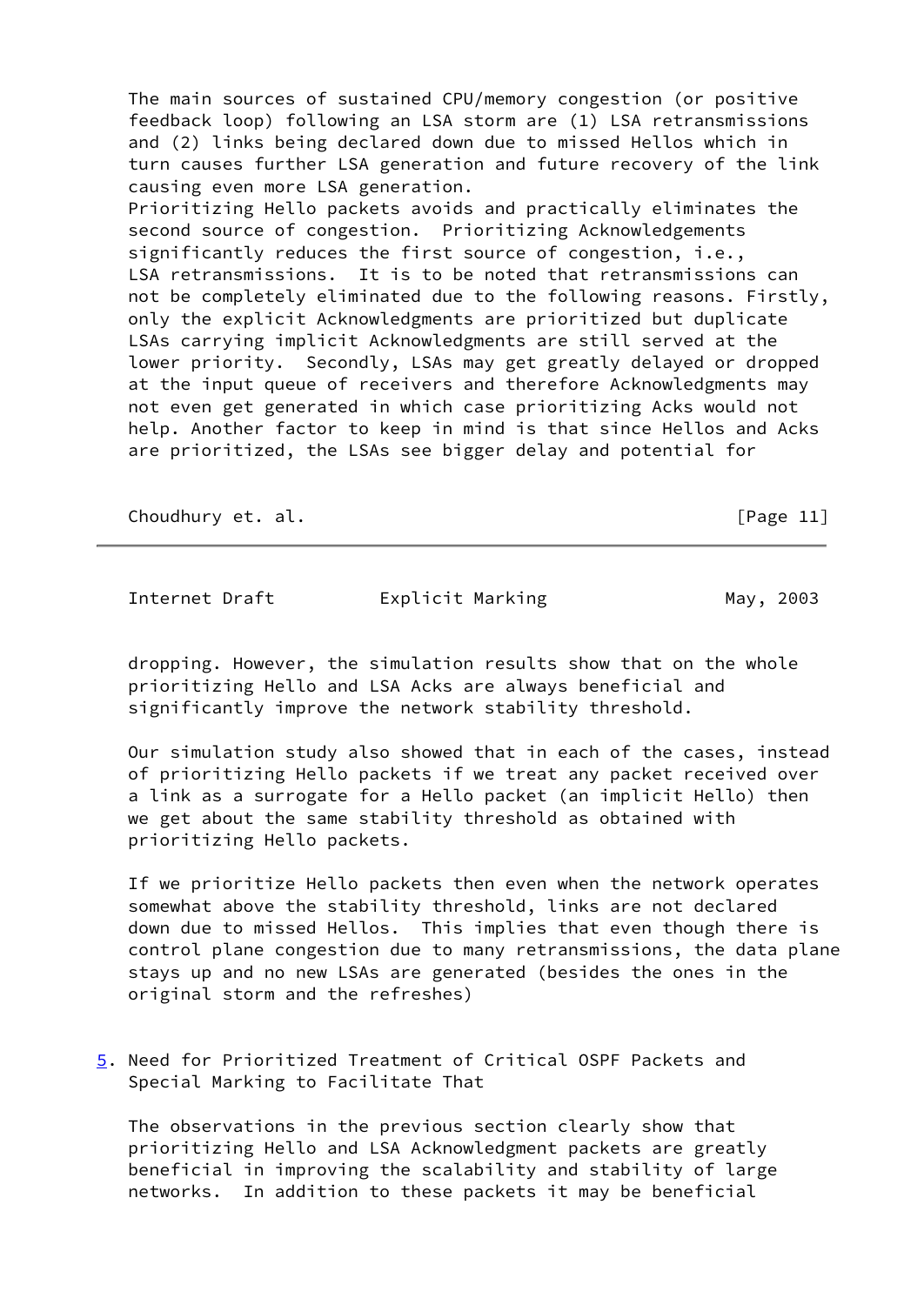to treat certain other OSPF packets at the higher priority as well. One example (during the database exchange process between neighbors following a link recovery) is the Database Description packet from a slave that is used as an acknowledgment for the previous Database Description packet sent from the master. Another example is an LSA carrying a change information which may trigger SPF calculation and rerouting of Label Switched Paths. It is preferable to transmit this information faster than other LSAs in the network that are just once-in-30-minutes refreshes and typically would not trigger any route computation or route change.

 Given that there is a need for providing prioritized treatment to certain OSPF packets, the next natural question is how to facilitate this prioritization.

 If it is possible to examine the packet header (for the purpose of prioritization) much faster than processing the whole packet then prioritized treatment is possible without any protocol changes.

 However, we also propose that a special marking be used for categorizing all OSPF packets into one of two priority classes. It is also important to separately mark OSPF packets from other IP packets. One way to do this is to reserve two diffserv

| Choudhury et. al. |  | [Page 12] |  |
|-------------------|--|-----------|--|
|-------------------|--|-----------|--|

<span id="page-13-1"></span>Internet Draft **Explicit Marking** May, 2003

 codepoints, one for higher priority OSPF packets and another one for lower priority OSPF packets. With this special marking it would be easy for OSPF implementers to treat Hello, LSA acknowledgment, and other critical OSPF packets at a higher priority and thereby significantly improve the scalability and stability of networks using OSPF.

### <span id="page-13-0"></span>[6](#page-13-0). Summary

 In this draft we point out that the node processors of a large network may be subjected to a sustained CPU/Memory congestion as a result of a large LSA storm caused by some type of failure/recovery of nodes/links or synchronization among refreshes. There is a certain LSA storm size threshold above which the network may show unstable behavior caused by large number of retransmissions, link failures due to missed Hello packets and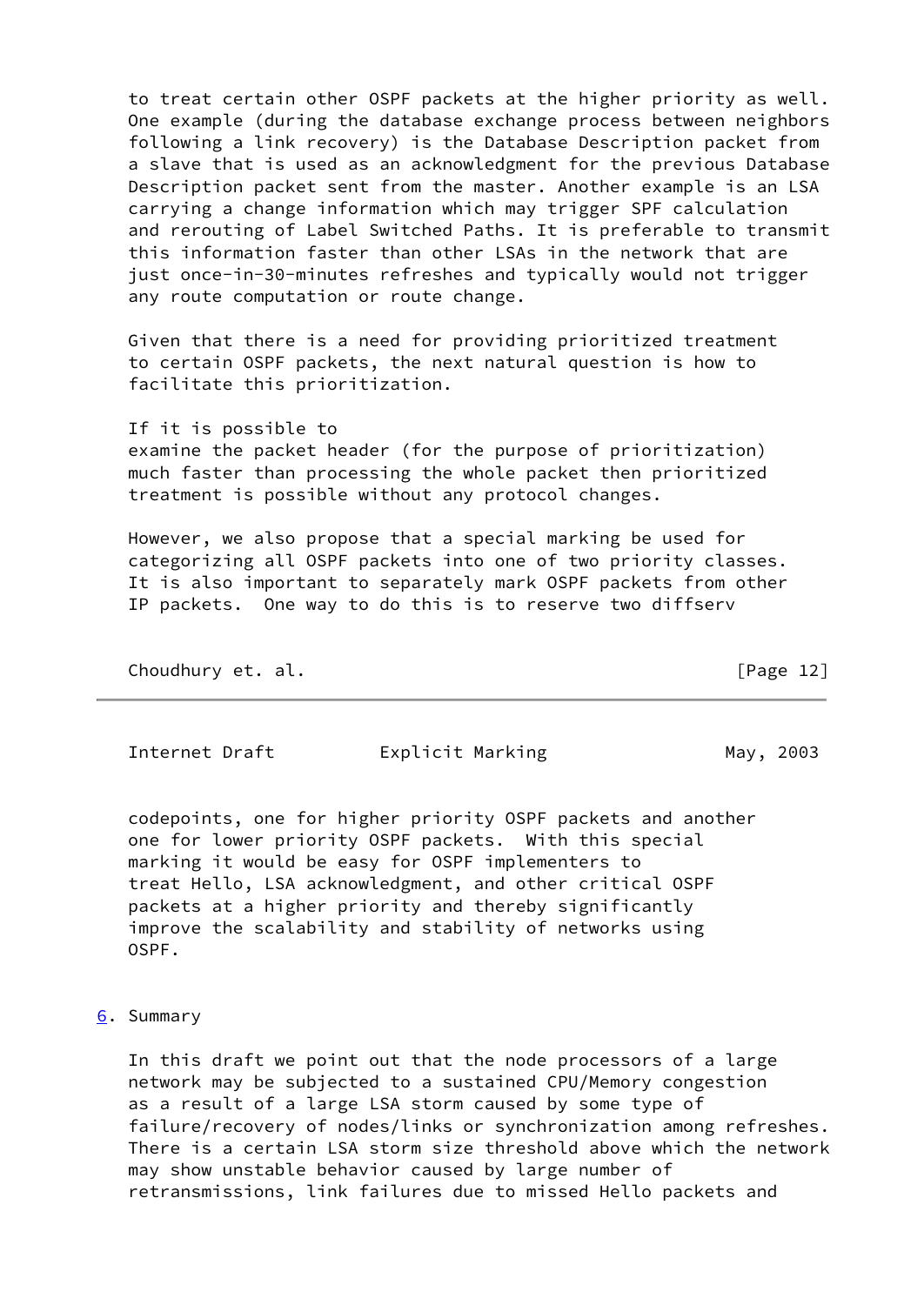subsequent link recoveries. Using a simulation study we show that the LSA storm size causing instability may be substantially increased by providing prioritized treatment to Hello and LSA Acknowledgment packets. Furthermore, if we prioritize Hello packets then even when the network operates somewhat above the stability threshold, links are not declared down due to missed Hellos. This implies that even though there is control plane congestion due to many retransmissions, the data plane stays up and no new LSAs are generated (besides the ones in the original storm and the refreshes).

Based on the above observations we propose the following:

- (1) Process the Hello packets at a higher priority compared to other OSPF packets. In order to facilitate this, explicitly mark the Hello packets, to differentiate them from other OSPF packets. One way of special marking is to use a different Diffserv codepoint for Hello packets compared to other OSPF packets.
- (2) In the absence of special marking, or in addition to it, use other mechanisms in order not to miss Hello packets. One example is to treat any packet received over a link as a surrogate for a Hello packet (an implicit Hello) for the purpose of keeping the link alive. Our simulation study shows that this mechanism is just as effective as explicitly prioritizing Hello packets.
- (3) The same type of explicit marking and prioritized treatment may be beneficial to other OSPF packets as well. One important example is LSA acknowledgment packet that can reduce retransmissions during periods of congestion. Our simulation

Choudhury et. al. **Example 20** and 20 and 20 and 20 and 20 and 20 and 20 and 20 and 20 and 20 and 20 and 20 and 20 and 20 and 20 and 20 and 20 and 20 and 20 and 20 and 20 and 20 and 20 and 20 and 20 and 20 and 20 and 20 an

<span id="page-14-0"></span>Internet Draft **Explicit Marking May, 2003** 

 study shows that prioritization of both Hello and LSA Acknowledgment packets is considerably more effective than just prioritizing Hello packets. Other examples include (a) Database description (DBD) packet from a slave that is used as an acknowledgement, and (b) LSAs carrying intra-area topology change information.

 It is possible that some implementations are already using one or more of the above mechanisms in order not to miss the processing of critical packets during periods of congestion. However, we suggest the above mechanisms to be included as part of the standard so that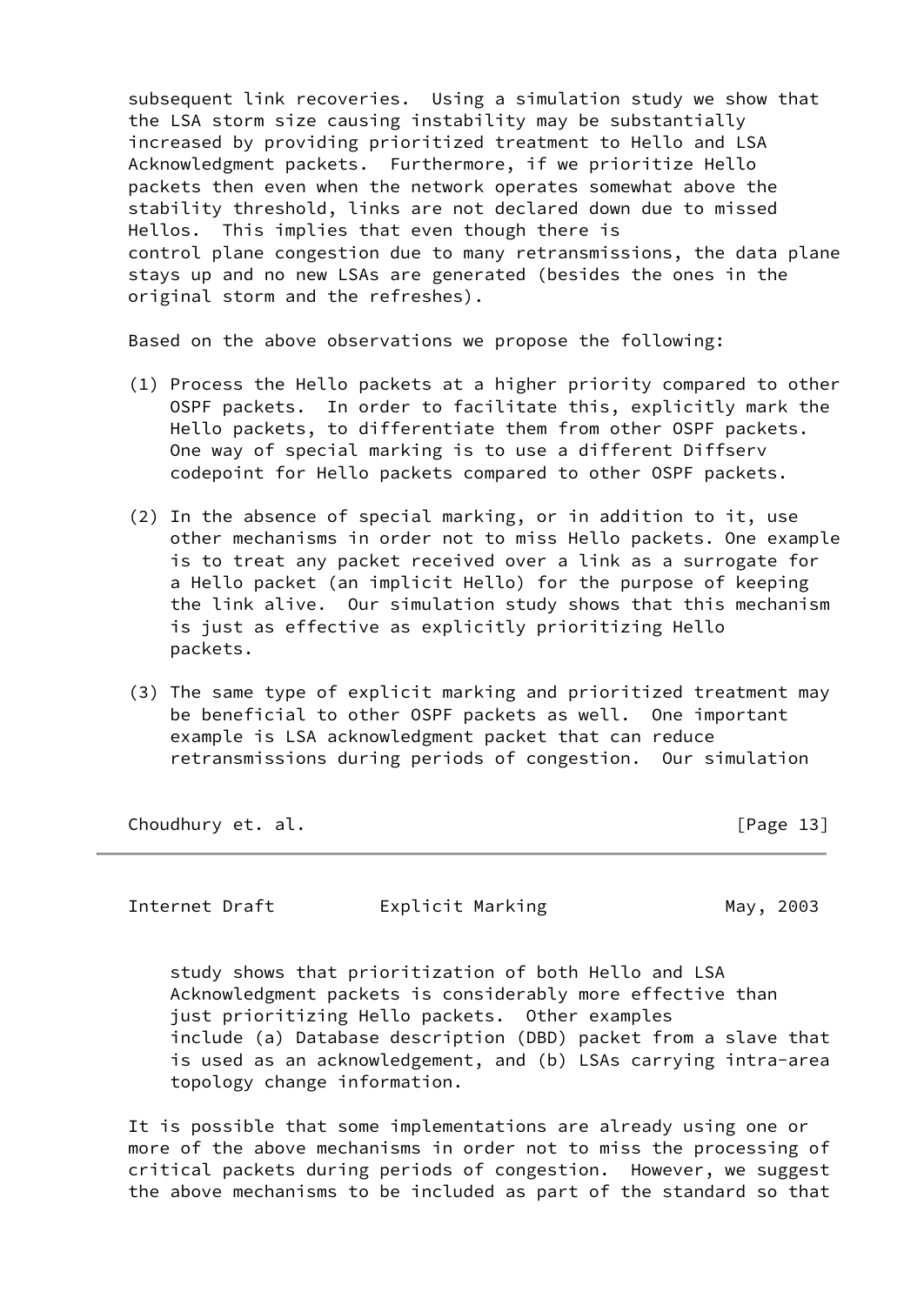all implementations can benefit from them.

### <span id="page-15-0"></span>[7](#page-15-0). Acknowledgments

 We would like to acknowledge Jerry Ash, Margaret Chiosi, Elie Francis, Jeff Han, Beth Munson, Roshan Rao, Moshe Segal, Mike Wardlow, and Pat Wirth for collaboration and encouragement in our scalability improvement efforts for Link-State-Protocol based networks.

<span id="page-15-1"></span>[8](#page-15-1). References

 [Ref1] Pappalardo, D., "AT&T, customers grapple with ATM net outage," Network World, February 26, 2001.

 [Ref2] "AT&T announces cause of frame-relay network outage," AT&T Press Release, April 22, 1998.

 [Ref3] Cholewka, K., "MCI Outage Has Domino Effect," Inter@ctive Week, August 20, 1999.

 [Ref4] Jander, M., "In Qwest Outage, ATM Takes Some Heat," Light Reading, April 6, 2001.

<span id="page-15-3"></span> [Ref5] C. Alaettinoglu, V. Jacobson and H. Yu, "Towards Milli second IGP Convergence," Work in Progress.

<span id="page-15-4"></span> [Ref6] A. Zinin and M. Shand, "Flooding Optimizations in Link-State Routing Protocols," Work in Progress.

<span id="page-15-5"></span> [Ref7] J. Moy, "Flooding over Parallel Point-to-Point Links," Work in progress.

<span id="page-15-6"></span>[Ref8] P. Pillay-Esnault, "OSPF Refresh and flooding reduction in

Choudhury et. al. **Example 20** and the set of the set of the set of the set of the set of the set of the set of the set of the set of the set of the set of the set of the set of the set of the set of the set of the set of

<span id="page-15-2"></span>Internet Draft **Explicit Marking Communist Contract Marking** May, 2003

stable topologies," Work in progress.

<span id="page-15-7"></span> [Ref9] G. Choudhury, V. Manral, "LSA Flooding Optimization Algorithms and Their Simulation Study," Work in progress.